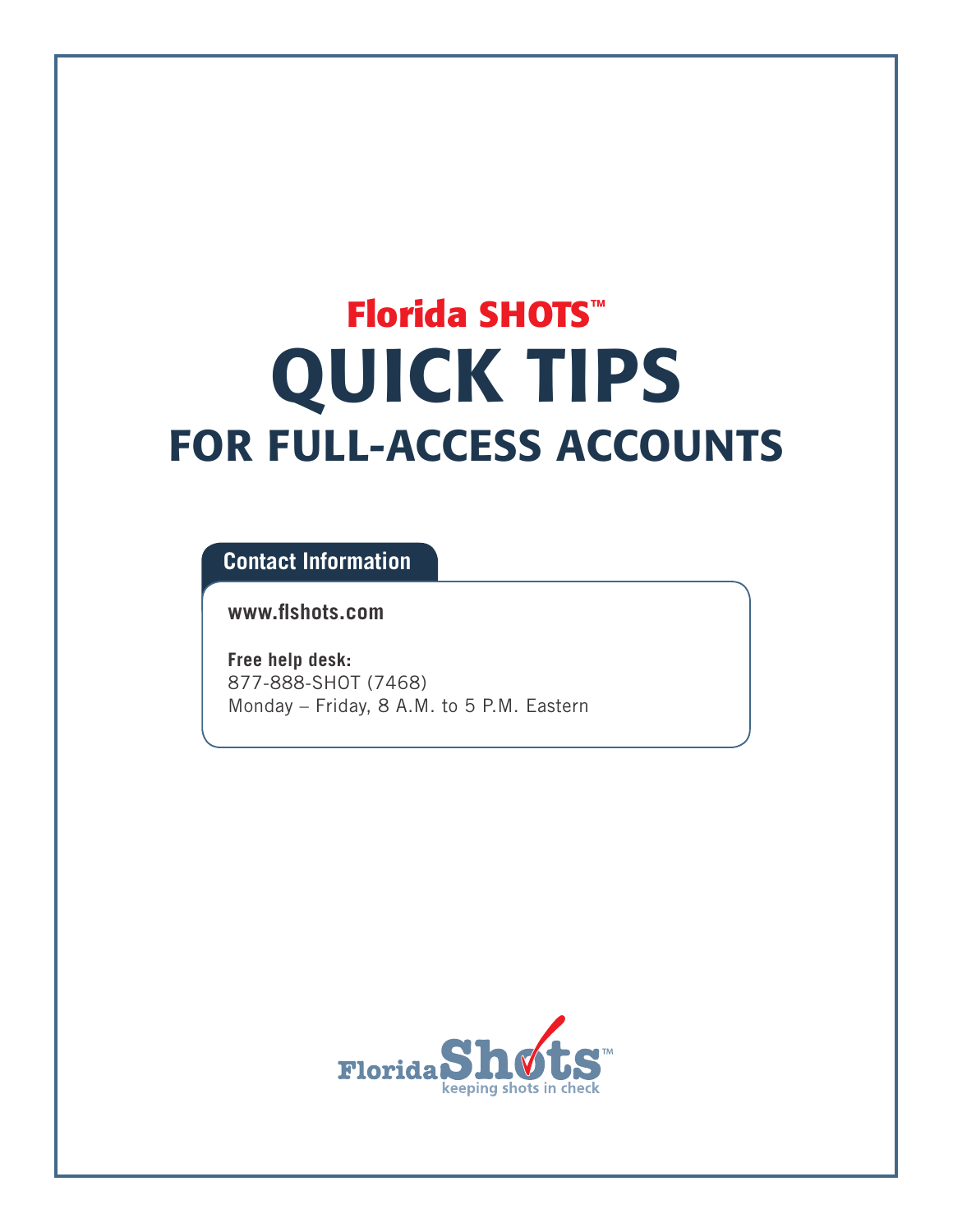**Quick Content Finder**

| <b>LOGGING IN</b>                                                |               |
|------------------------------------------------------------------|---------------|
| <b>FORGOTTEN PASSWORD</b>                                        | $\mathcal{P}$ |
| <b>UNLOCKING AND RESETTING USERS (ADMINISTRATIVE USERS ONLY)</b> | 4             |
| <b>ADDING AND DELETING PERSONNEL (ADMINISTRATIVE USERS ONLY)</b> | 5             |
| FUNCTIONS AVAILABLE ON THE REGISTRY'S MAIN MENU                  | 8             |
| ENTERING VACCINATIONS IN THE REGISTRY                            | 9             |
| DH FORM 680                                                      | 12            |



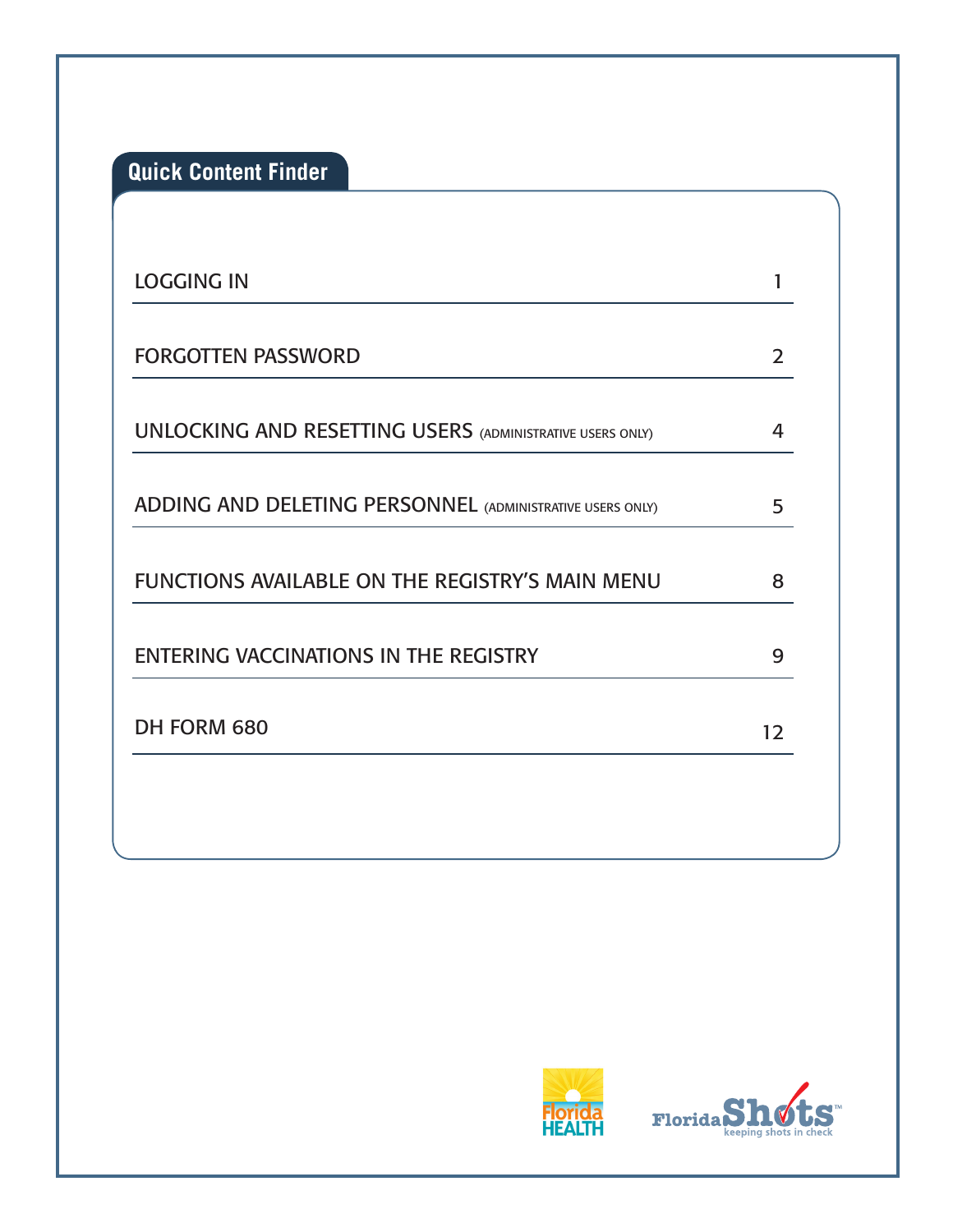### 1. LOGGING IN

### **Login Screen**

- URL: <https://www.flshots.com/flshots/signin.csp>
- For quick access, add this URL to your **"Favorites"**
- Passwords must be entered *exactly* as they were created.



### • Below your login information, you will see the Florida SHOTS **"Current Announcements."** It is important that you read these in order to stay current with all Florida SHOTS updates and system releases.

### **Florida SHOTS Login**

| Organization Login ID <sup>*</sup> |                                  |
|------------------------------------|----------------------------------|
| User Name*                         |                                  |
| Password *                         | Login                            |
| <b>Browser Requirements</b>        | <b>Need Password Assistance?</b> |

#### **How to Log In**

- Organization Login ID (OLI): The OLI is a unique identifier assigned to your organization by the Florida Department of Health (DOH). The OLI is not case sensitive.
- User Name: The user name is a unique identifier that informs the system of the user's identity within their organization. DOH assigns the Local Org Administrator's user name, and then that administrator may add additional users. (Florida SHOTS will automatically create these user names, or the Local Org Administrator can create one.) The user name is not case sensitive.
- Password: When your account is activated, DOH, or your Local Org Administrator, will provide you with a password to access the system.
- For security purposes, you will be required to change this password upon logging in for the first time.
- Passwords are case-sensitive, at least seven characters long, and must be kept confidential. They should be changed once every 90 days.
- If you are unable to log in after entering your password twice, use the **"Need Password Assistance?"** function to reset it.

After three failed login attempts, the account will be locked, and an administrator will need to unlock it. The local administrator will be able to unlock the individual accounts of staff members. However, if the local administrator is unavailable, or if the user is locked out, that person will need to reset their password or call the Florida SHOTS help desk directly to have their account unlocked.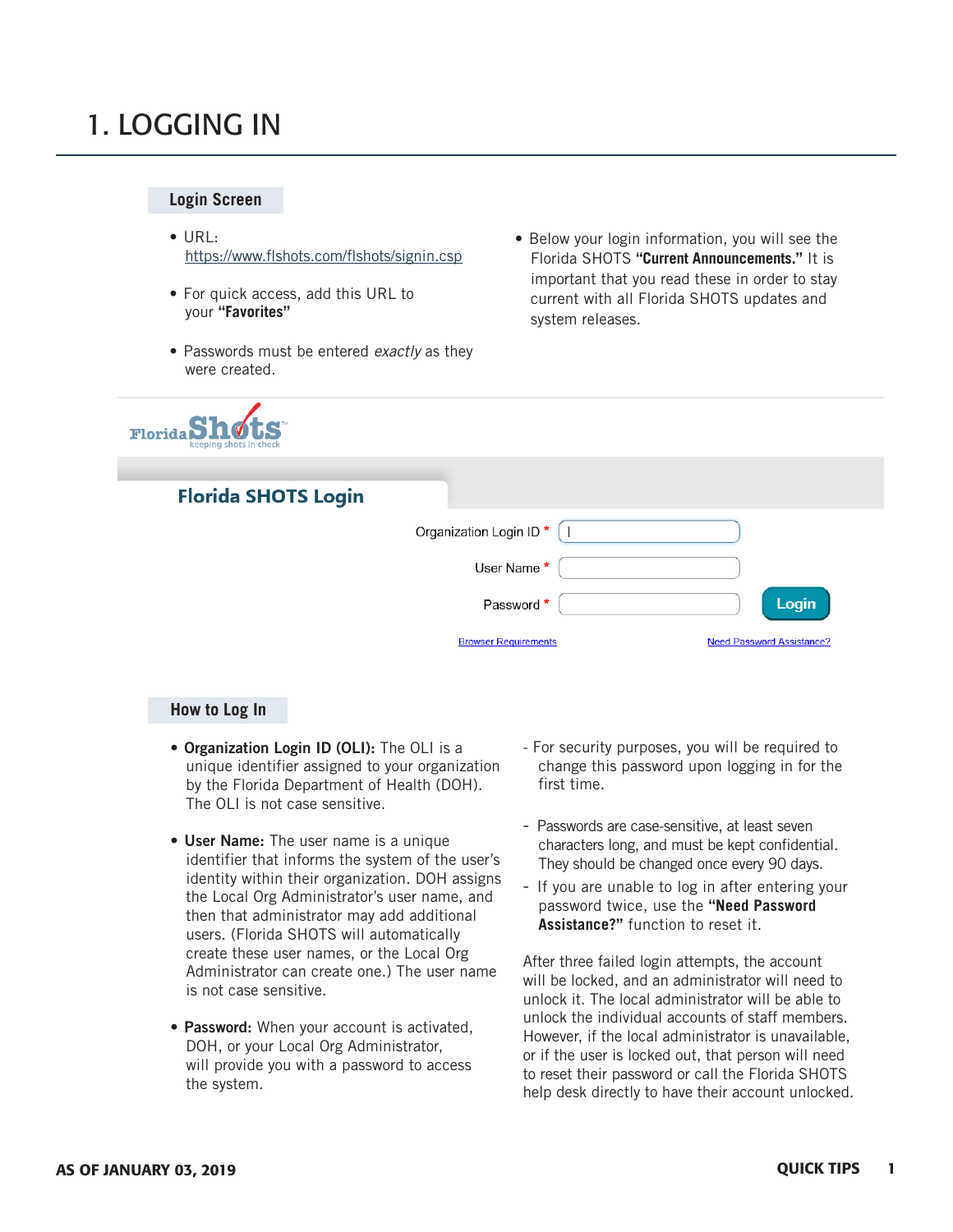# 2. FORGOTTEN PASSWORD

### **Setting Security Questions**

Florida SHOTS allows you to reset your password by answering user-selected security questions. If you have not selected security questions and answers, you will be prompted to do so when you log into the system. To change these questions and answers later, select the **"Security Question Edit"** link from the **"Administration"** menu.

| Submit                                                                                                                                       | <b>Security Question Edit</b>                 |                                                                                                                                                                                               |             |
|----------------------------------------------------------------------------------------------------------------------------------------------|-----------------------------------------------|-----------------------------------------------------------------------------------------------------------------------------------------------------------------------------------------------|-------------|
| <b>User: KEENAN FARRAR</b>                                                                                                                   |                                               |                                                                                                                                                                                               |             |
| <b>Task List</b>                                                                                                                             | Username: FARRARKX                            |                                                                                                                                                                                               |             |
| <b>Patients</b>                                                                                                                              | Current Password:*                            |                                                                                                                                                                                               |             |
| <b>Reminder Recall</b>                                                                                                                       |                                               | Security question #1:* What is your city of birth?                                                                                                                                            |             |
| <b>System Transactions</b><br><b>Vaccine Inventory</b>                                                                                       |                                               | What is your favorite pet's name?<br>What is your mother's maiden name?<br>What was the last high school you attended?                                                                        |             |
| <b>Assess Tmm Levels</b>                                                                                                                     |                                               | What was the make of your first car?                                                                                                                                                          |             |
| <b>Reports</b>                                                                                                                               | Answer:*                                      |                                                                                                                                                                                               | Show answer |
| <b>Administration</b><br>Change Password<br><b>Security Question Edit</b><br><b>Organization Edit</b><br>Personnel List<br>Service Site List | Security question #2:*                        | What is your city of birth?<br>What is your favorite pet's name?<br>What is your mother's maiden name?<br>What was the last high school you attended?<br>What was the make of your first car? |             |
| <b>Customer Support</b>                                                                                                                      | Answer:*                                      |                                                                                                                                                                                               | Show answer |
| <b>VFC Re-enroll</b>                                                                                                                         |                                               |                                                                                                                                                                                               |             |
| <b>Meaningful Use</b>                                                                                                                        |                                               |                                                                                                                                                                                               |             |
| <b>Sign out</b>                                                                                                                              | Asterisk indicates a required field<br>Submit |                                                                                                                                                                                               | Cancel      |

Once questions and answers are on file, if you forget your password, click the **"Need Password Assistance?"** link on the login screen.

| <b>Florida SHOTS Login</b> |                                    |                                  |       |
|----------------------------|------------------------------------|----------------------------------|-------|
|                            | Organization Login ID <sup>*</sup> |                                  |       |
|                            | User Name *                        |                                  |       |
|                            | Password *                         |                                  | Login |
|                            | <b>Browser Requirements</b>        | <b>Need Password Assistance?</b> |       |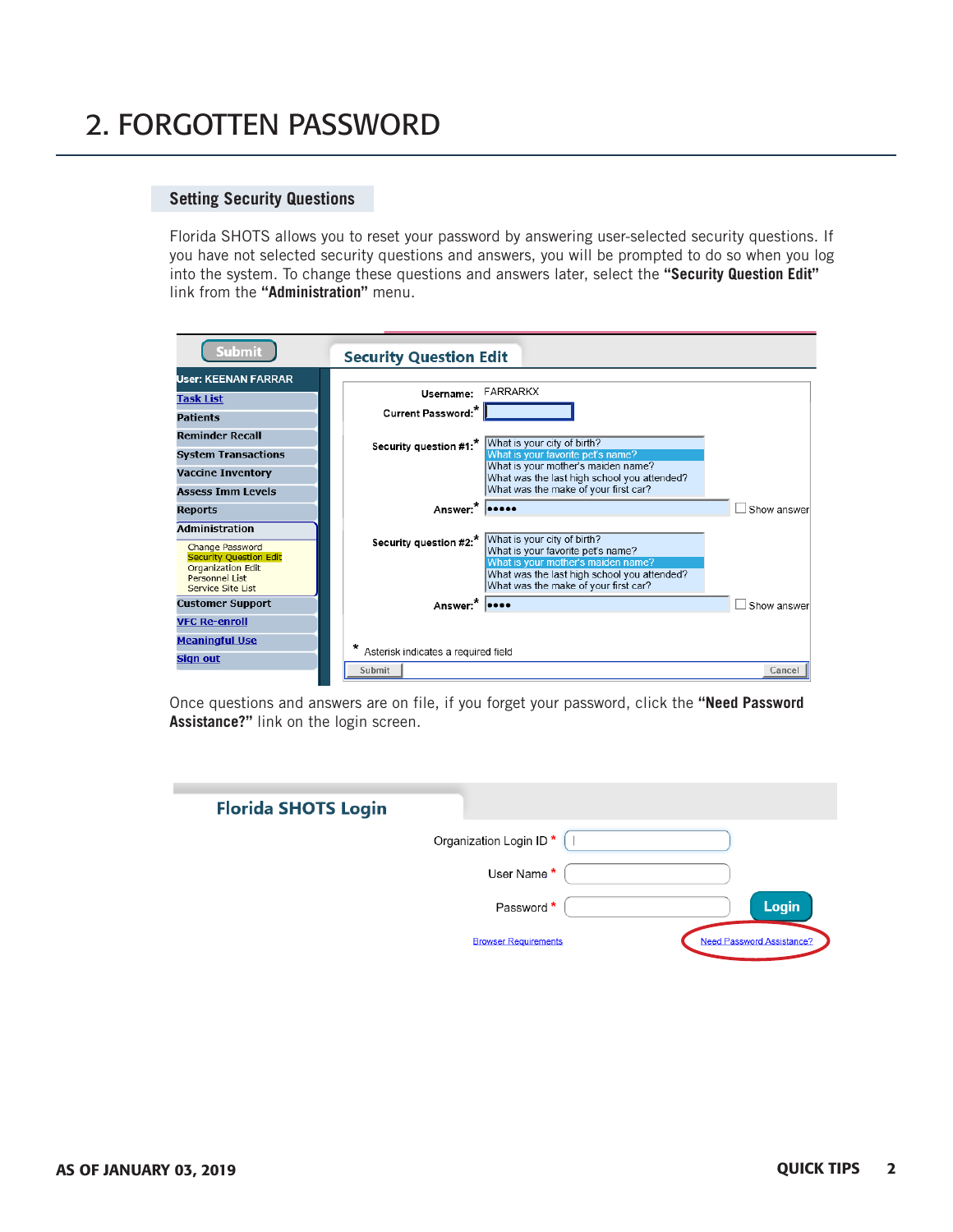# 2. FORGOTTEN PASSWORD (cont.)

### **Security Prompts**

You will be prompted to enter your Organization Login ID, User Name, and answer your security questions. If the questions are answered correctly, you will be allowed to reset your password. If the questions are not answered correctly after three attempts, your account will be locked and your Local Org Administrator, or the Florida SHOTS help desk, will need to unlock the account.

| Florida<br>keepina shots                                                    |                                                                                           |  |  |  |  |  |  |
|-----------------------------------------------------------------------------|-------------------------------------------------------------------------------------------|--|--|--|--|--|--|
| <b>Forgot Your Password?</b>                                                |                                                                                           |  |  |  |  |  |  |
|                                                                             | To reset your password enter your organization's login id and and your user name.         |  |  |  |  |  |  |
| When you click the Submit button your security questions will be displayed. |                                                                                           |  |  |  |  |  |  |
| a new password.                                                             | If you provide the correct answers to the security questions you will be allowed to enter |  |  |  |  |  |  |
| Organization LoginID <sup>*</sup>                                           |                                                                                           |  |  |  |  |  |  |
| User Name: *                                                                |                                                                                           |  |  |  |  |  |  |
| <b>Submit</b>                                                               | <b>Back</b><br>Copyright @2003 State of Florida                                           |  |  |  |  |  |  |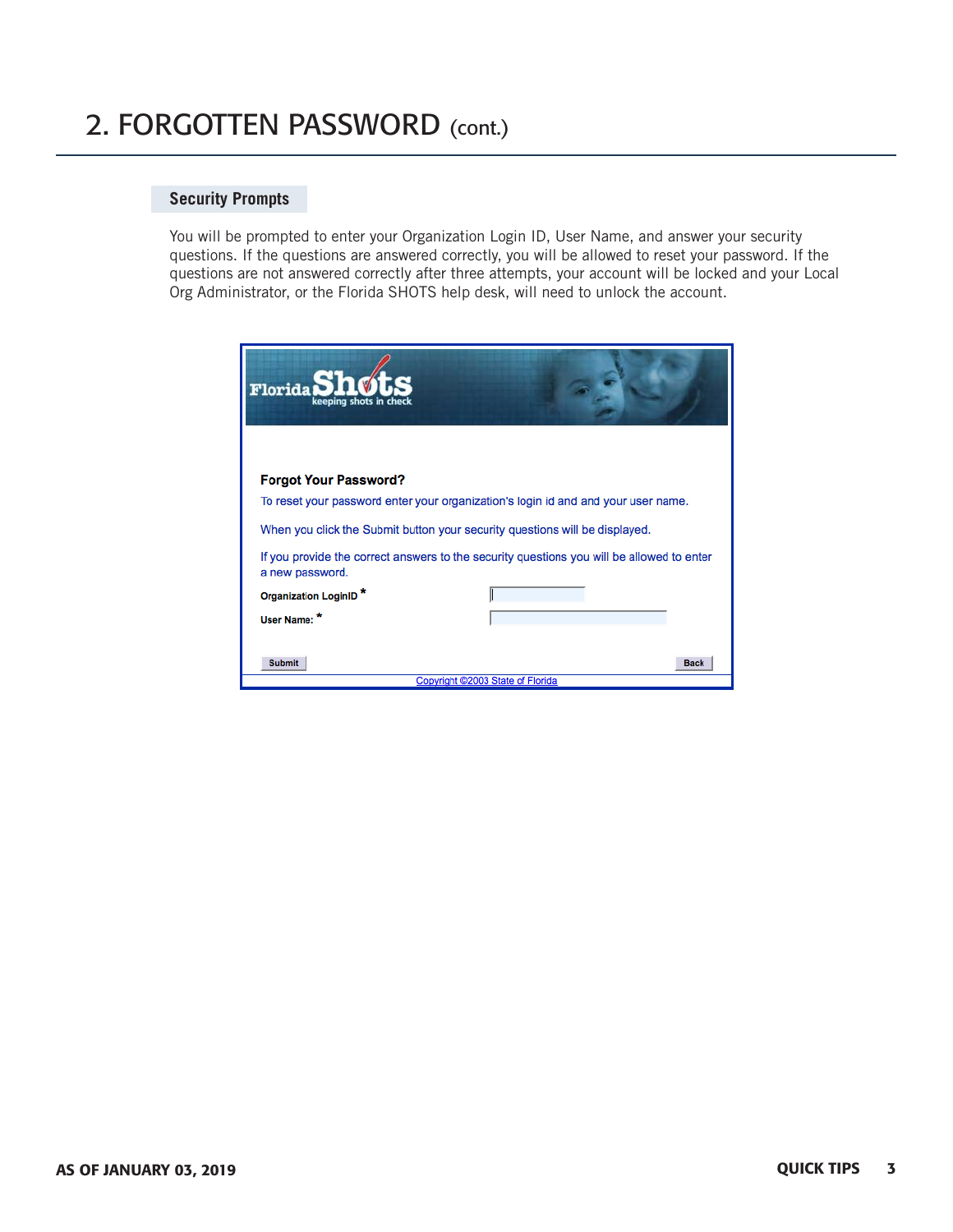Occasionally, a user may be locked out or their password may expire. Accounts can become locked after invalid login information is entered three times, or if the user hasn't changed their password in over 90 days. Local Org Administrators may unlock these accounts through the **"Personnel Maintenance"** screen of the affected user(s). To get to a particular user's maintenance screen, simply click on the row with the user's name on the **"Personnel List"** screen, found in the **"Administration"** submenu. If a user is locked out, the **"Account Locked"** box will be checked and must be unchecked prior to any changes.



A user's password can be reset at any time by entering, and then confirming, a new password. Changing a password will automatically renew its expiration date for 90 more days. After any changes are made, the Local Org Administrator must click the **"Submit"** button to save the new information. The administrator can then verify that the changes have been made by checking the **"Personnel List"** page again.

If a password has been expired for more than 60 days, the system automatically changes the user's status to inactive. To reactivate the user, go to **"Personnel List"** and place a check mark in the **"Inactive"** box and click **"Display."** Click on the personnel record, delete the end date for the user you are reactivating, and assign a new password. Select the box at the bottom left of the screen, which states **"User must change password at next logon"**, so that the user will be able to select their own password when they next log in to Florida SHOTS.

If you do not know who your Local Organization Administrator is, please click on **"Customer Support"** in the menu and find the **"Contacts"** link. This provides users with the Local Organization Administrator, as well as contact information for the Florida SHOTS Team.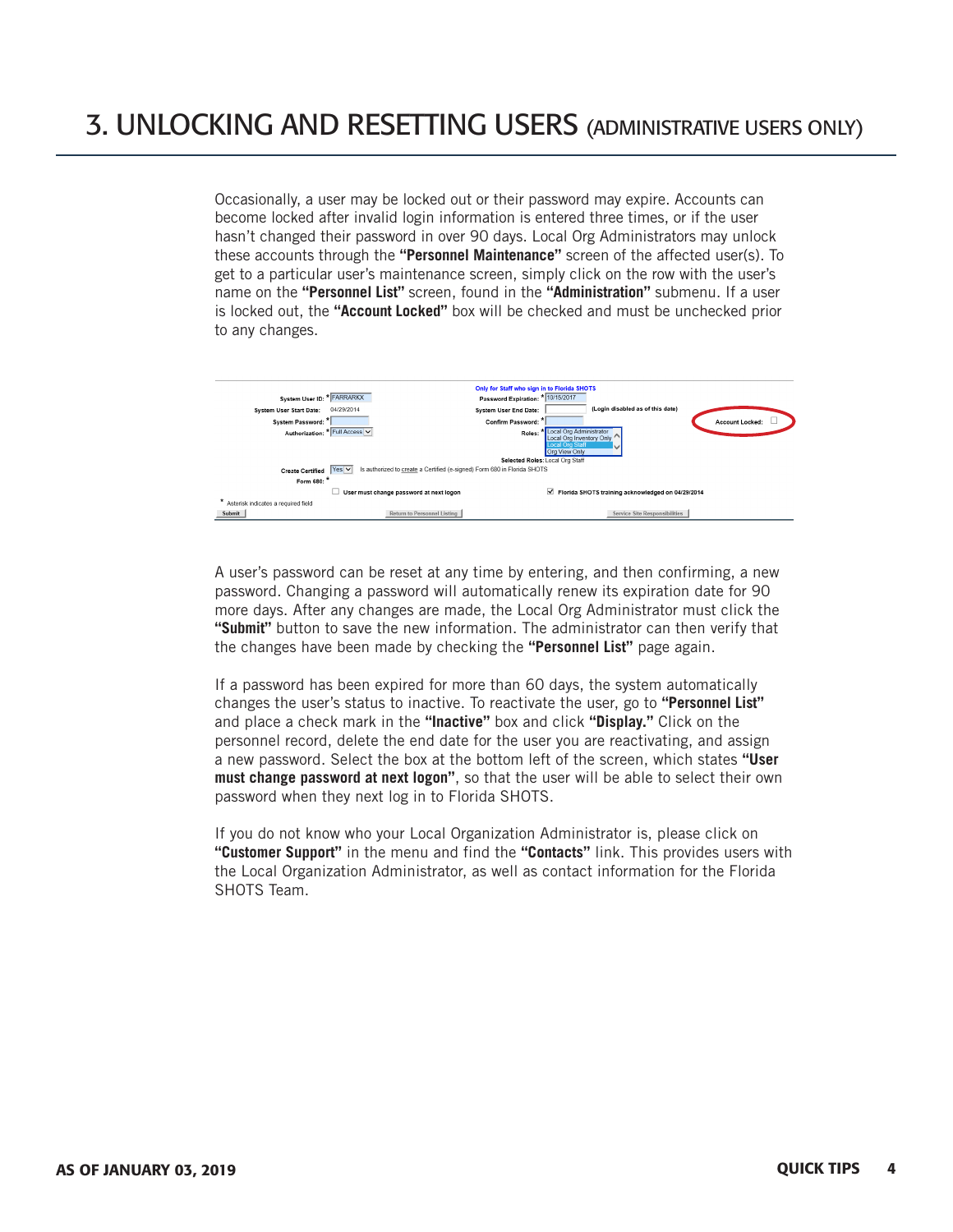### 4. ADDING AND DELETING PERSONNEL (ADMINISTRATIVE USERS ONLY)

#### **Edit Contact Information**

Local Org Administrators can edit contact information on the **"Enrolled Organization Maintenance"** page by choosing **"Organization Edit"** under **"Administration"** in the sidebar menu. If any other information is incorrect, please send an email to the Florida SHOTS help desk [\(flshots@flhealth.gov\)](mailto:flshots@flhealth.gov).



The **"Add New Person"** button within the **"Personnel List"** screen takes administrators to the **"Personnel Maintenance"** screen for creating a new system user. There, administrators can enter several key pieces of information regarding the new user they are adding. The Local Org Administrator must have the user's start date prior to creating their profile in the system. End dates are not required, but should be added when a user leaves or no longer requires access to Florida SHOTS. The system will only accept an end date that is equal to, or less than, the password expiration date.

| <b>Personnel Maintenance</b>              |                                                                                                                                  |                                                              |
|-------------------------------------------|----------------------------------------------------------------------------------------------------------------------------------|--------------------------------------------------------------|
| TAMPA FAMILY HEALTH CENTERS               |                                                                                                                                  |                                                              |
|                                           | Add Authorized User/Personnel Information<br>Florida SHOTS is a confidential system. Only the name of a person is to be entered. |                                                              |
| Last Name:"                               | First Name:"                                                                                                                     | Middle Name:                                                 |
| Prefix: $\overline{L}$ select $-\sqrt{2}$ | Title:                                                                                                                           |                                                              |
| Email Address:                            |                                                                                                                                  | National Provider ID:                                        |
| Specialty: $\sqrt{ }$ select --           | $\checkmark$<br>Other (specify):                                                                                                 | <b>Medicaid Number:</b>                                      |
| Medical License Data                      |                                                                                                                                  |                                                              |
| ∣ ∨  <br>Prefix:                          | Number:                                                                                                                          | Medical Assistant:                                           |
|                                           |                                                                                                                                  |                                                              |
| Florida SHOTS Applicant:                  | Florida SHOTS Contact:                                                                                                           |                                                              |
| Start Date: * 07/20/2017                  | End Date:                                                                                                                        |                                                              |
| Immunization Provider: * No Y             | Provider Person ID:                                                                                                              | (Displays as Provider ID for adverse events and shots given) |
| Certify Form 680: * No V                  | Medical professional is authorized to e-sign a Form 680                                                                          |                                                              |
| $-$ Select $-$<br>Work Location:          | $\checkmark$                                                                                                                     | Site where the staff member usually works                    |
| System User:                              | □ (Check the box if the Staff member will be signing in to Florida SHOTS)                                                        |                                                              |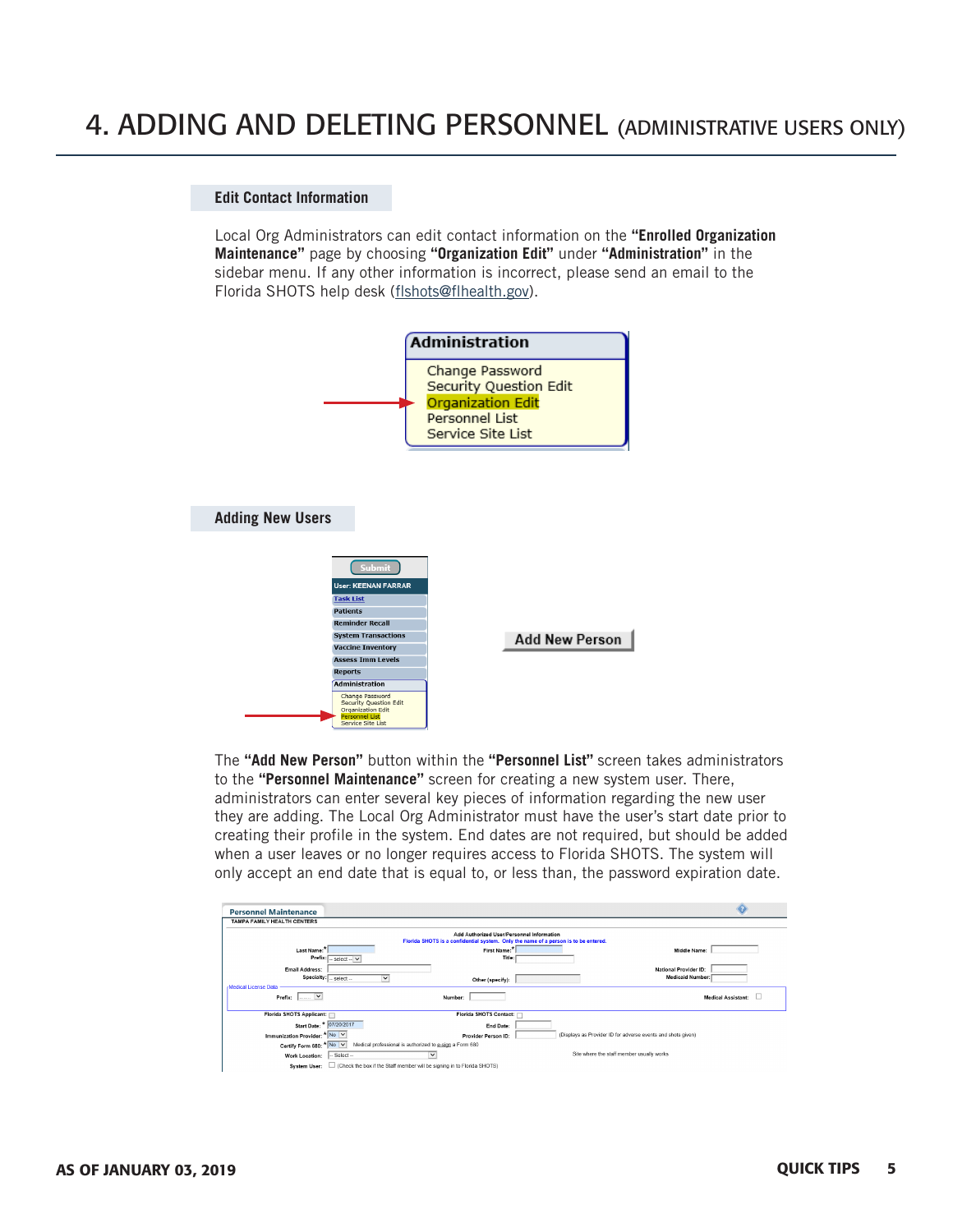# 4. ADDING AND DELETING PERSONNEL (cont.)

### **Adding New Users cont.**

Users who physically inject patients with vaccine should have a "Yes" in the **Immunization Provider** box. Users who do not provide immunizations should have a "No." Any user who is, by Florida statutes, allowed to sign and certify the DH Form 680 should have a **"Yes"**  in the **Certify Form 680** box and complete the Medical License Data. Users who cannot sign Form 680s should have a **"No"** in that box. To determine who can certify the DH Form 680, please see the "DH680 FAQs" in the Training Guide section under "Provider Training" on [flshotsusers.com.](http://flshotsusers.com) The **Provider Person ID** is generated by the system for immunization providers only. This is a unique ID that cannot be changed once submitted. The **System User** box should only be checked for users who require access to Florida SHOTS. If the box is left unchecked, the user will not be able to log into Florida SHOTS, but will appear on your organization's list of immunization providers.

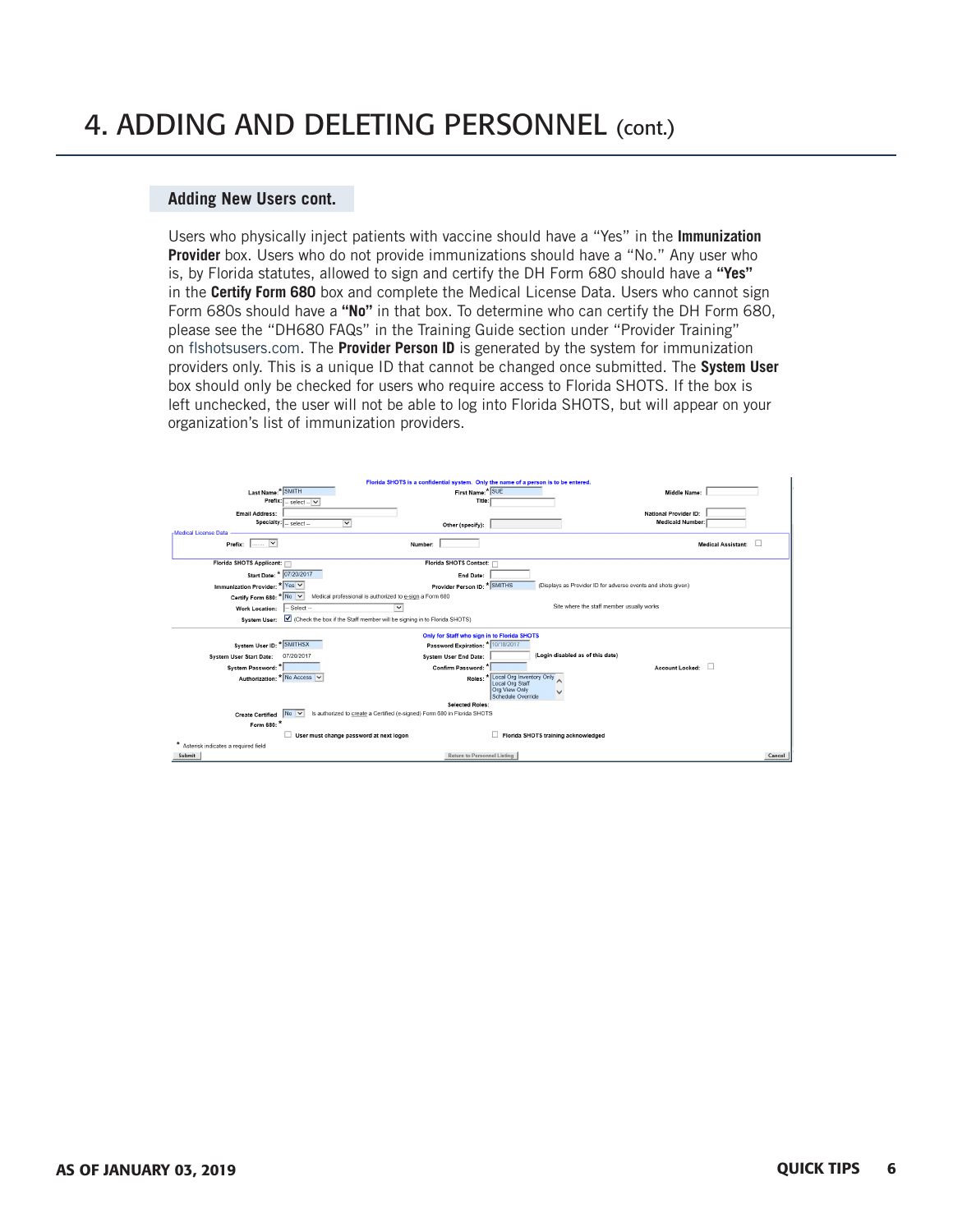# 4. ADDING AND DELETING PERSONNEL (cont.)

### **Adding New Users cont.**

Users requiring access to Florida SHOTS must have certain information included in their user account. **System User ID** is generated by the system, but can be changed by the administrator. **Password Expiration** is also generated by the system each time a new password is created. **System Password** must initially be set by the administrator or the Florida SHOTS help desk, and will need to be entered again in the **Confirm Password** box. **Authorization** must be set to "Full Access" for the user to have access to Florida SHOTS. **Roles** will be determined by the Local Org Administrator, but the majority of users are set as **"Local Org Staff."** Users who are authorized to create (Note: This is different from "Certify.") a certified Form 680 must have **"Yes"** selected in the box for **Create Certified Form 680**. If user is not authorized to "create" the DH Form 680, leave this box set to **"No"**.

When a new user signs into Florida SHOTS, they will see a task in the **"User Task List"** to acknowledge training. From there, they can link to the training and resources page within the registry and check the box to acknowledge training. Administrators may also check the box next to Florida SHOTS training acknowledged within the personnel record.

|                                     |                       | Only for Staff who sign in to Florida SHOTS                              |                                                      |                                     |                        |  |
|-------------------------------------|-----------------------|--------------------------------------------------------------------------|------------------------------------------------------|-------------------------------------|------------------------|--|
| System User ID: * SMITHSX           |                       | Password Expiration:                                                     | $\star$ 10/18/2017                                   |                                     |                        |  |
| <b>System User Start Date:</b>      | 07/20/2017            | <b>System User End Date:</b>                                             |                                                      | (Login disabled as of this date)    |                        |  |
| System Password: *   *******        |                       | Confirm Password: *   *******                                            |                                                      |                                     | <b>Account Locked:</b> |  |
| Authorization:                      | ∙ull Access∥ <b>∨</b> |                                                                          | Roles: * Local Org Inventory Only<br>Local Org Staff |                                     |                        |  |
|                                     |                       |                                                                          | Org View Only<br>Schedule Override                   |                                     |                        |  |
|                                     |                       |                                                                          | Selected Roles: Local Org Staff                      |                                     |                        |  |
| <b>Create Certified</b>             | $Yes$ $\vee$          | Is authorized to create a Certified (e-signed) Form 680 in Florida SHOTS |                                                      |                                     |                        |  |
| Form 680: *                         |                       |                                                                          |                                                      |                                     |                        |  |
|                                     |                       | User must change password at next logon                                  |                                                      | Florida SHOTS training acknowledged |                        |  |
| Asterisk indicates a required field |                       |                                                                          |                                                      |                                     |                        |  |
| Submit                              |                       | Return to Personnel Listing                                              |                                                      |                                     |                        |  |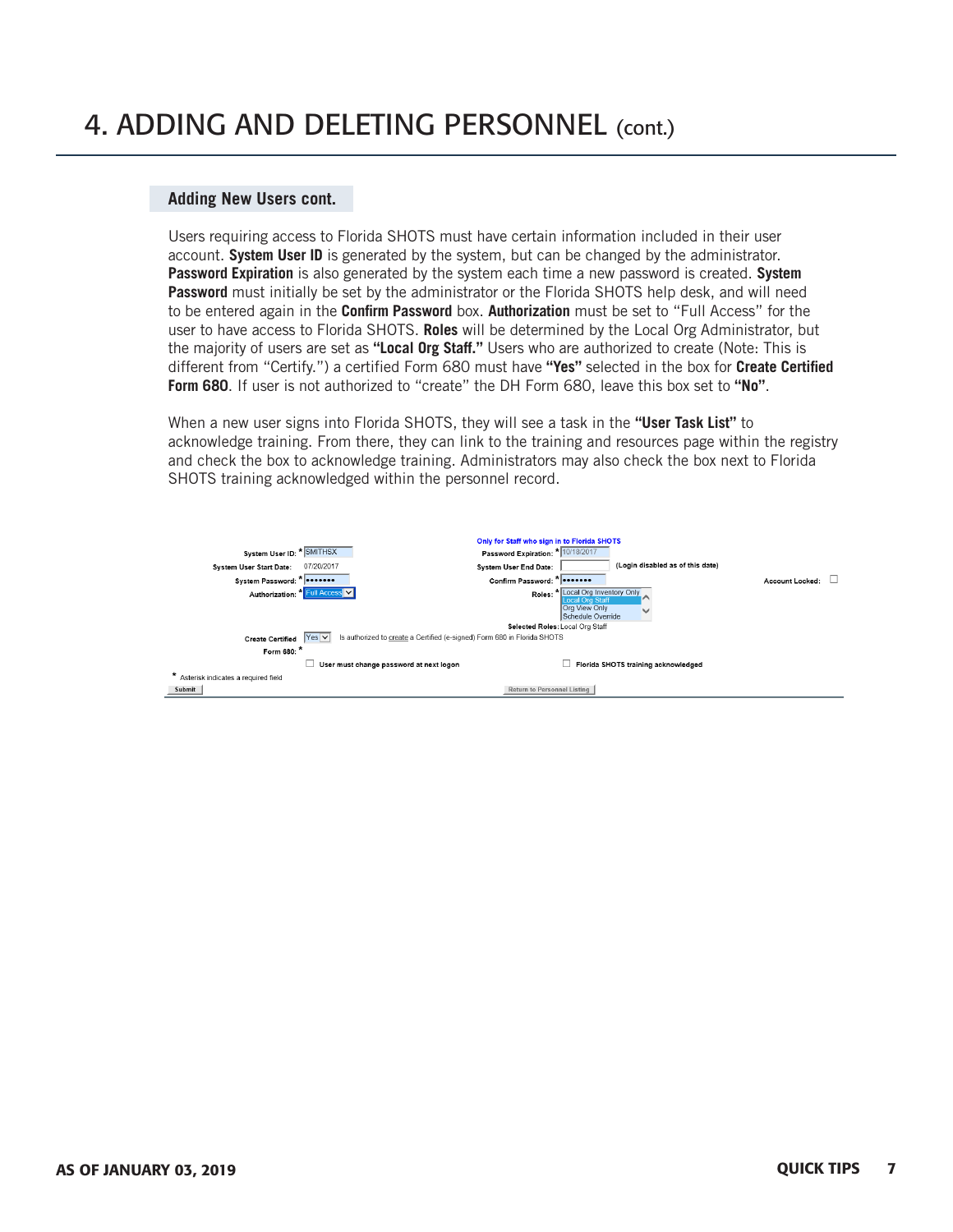## 5. FUNCTIONS AVAILABLE ON THE REGISTRY'S MAIN MENU

Use the menu on the left side of the screen to perform various functions including accessing patient records, reminder recall, data transactions, inventory, running multiple reports, administration of your account, and customer support.

#### **Menu Options**

- **Submit:** IMPORTANT—This button results in data being permanently stored on the central server. This button becomes active (yellow) once changes are made to a record, and allows users to save data after all required information is entered during the patient registration or update process.
- **Task List:** Information needing your attention in regards to your organization will be posted here. You will be notified upon logging in to Florida SHOTS if there are items in your task list.
- **Patients:** Search, complete, or update patient information (e.g., demographics, immunization, etc.), generate forms, and reports. When you are finished, always remember to release the patient record.
- **Reminder Recall:** Run reports and create labels for patients who are, or will be, due for immunizations within specified date ranges.
- **System Transactions:** Upload log reports for your organization and view transaction statistics to ensure data quality.
- **Vaccine Inventory:** VFC providers may view temperature logs, order vaccine through VFC, and make changes to inventory.
- **Assess Imm Levels:** Run reports used to evaluate immunization coverage levels for
- your organization.
- **Reports:** Create, view, print, and download various useful reports including Vaccine Utilization, Physical Inventory, and Immunization Statistics.
- **Administration:** Manually update your password or security questions/answers, and view organization details. For those users with administrative rights, you can add users within your facility, unlock passwords, manage user accounts, and update certain information about your organization.
- **Customer Support:** Find links to announcements, contacts, provide feedback, view the user guide, and access multiple training options.

**NOTE: Every screen has a "Help Text" icon. Click on it to show or to hide helpful information about that page. For more information, click on the help text icon "?" at the top of the screen. You can click on it again to hide the text.**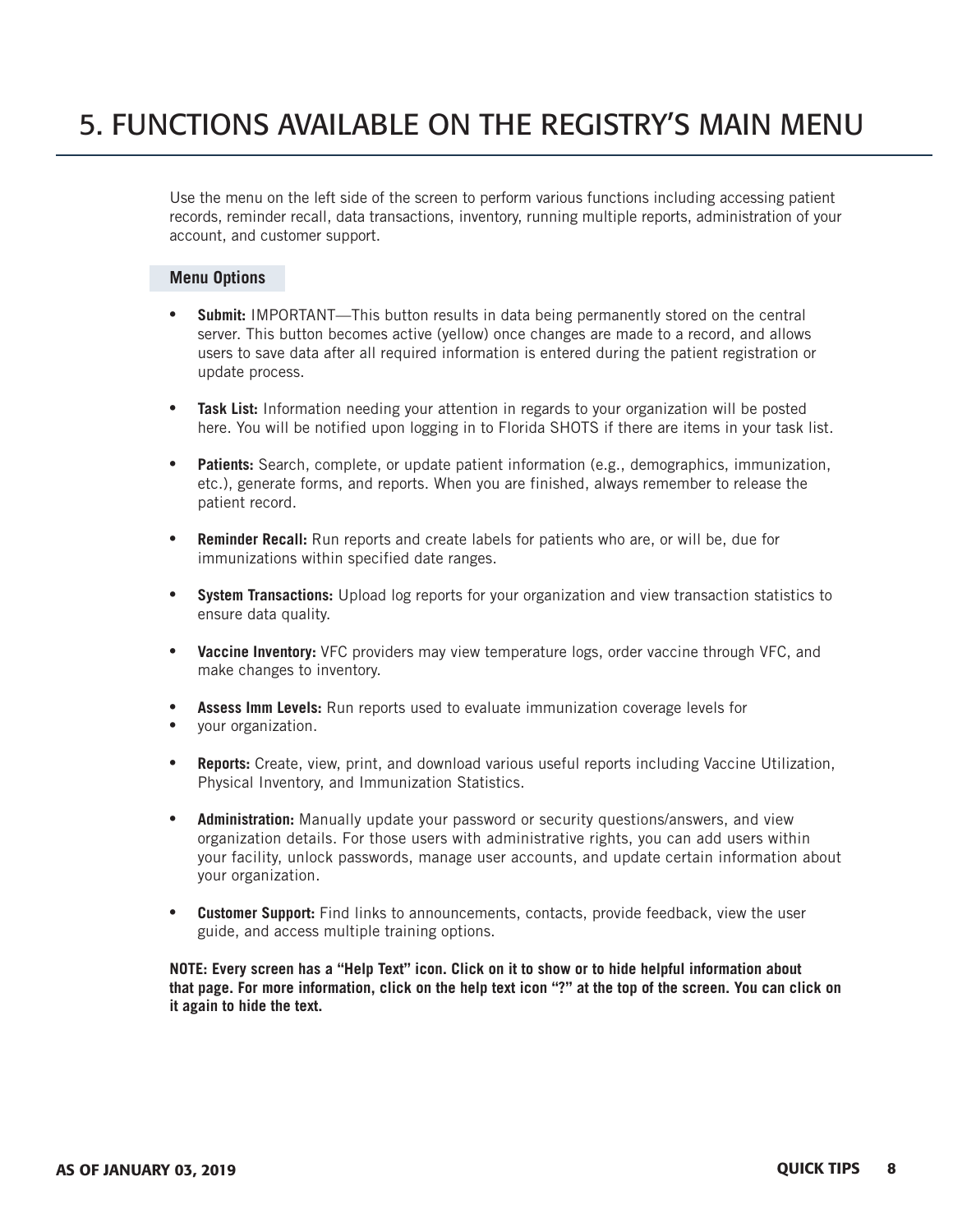# 6. ENTERING VACCINATIONS IN THE REGISTRY

Once a patient is in the registry, you are ready to add vaccinations to their record. Click the **"Vaccinations"** link on the left side menu. Choose one of these two options to add shots: **"Add a Vaccination Record"** or **"Add Historical Vaccination Records."** 

| <b>Submit</b>                                                 |                        | <b>Vaccination List</b>   |                      |                             |                       |                                        |                        |                                          | <b>Trai</b> |
|---------------------------------------------------------------|------------------------|---------------------------|----------------------|-----------------------------|-----------------------|----------------------------------------|------------------------|------------------------------------------|-------------|
| <b>User: FATIMA AVILES</b>                                    | Sort by:               | <b>Antigen</b><br>Vaccine | <b>Date Given</b>    |                             |                       |                                        |                        |                                          |             |
| <b>Task List</b><br><b>Patients</b>                           | Antigen                | Vaccine<br><b>Type</b>    | Date<br><b>Given</b> | <b>Dose/</b><br>Interval    | Age Yr-Mo/<br>in Davs | <b>Total Mos/</b><br><b>Adv Event?</b> | <b>Provider/Person</b> | <b>Source</b>                            | Delete?     |
|                                                               | DIPHTHERIA DTAP        |                           | 02/22/2003           |                             | $0 - 4$               |                                        |                        | <b>COMPRENHENSIVE MEDICAL ACCESS</b>     |             |
| Search for Patient<br><b>Redisplay Search Results</b>         |                        |                           |                      |                             | 127                   | N                                      |                        |                                          |             |
| <b>Today's Patient List</b>                                   | DIPHTHERIA DTAP        |                           | 05/02/2003           | $\mathcal{P}$<br>69         | $0 - 6$<br>196        | 6<br>N                                 |                        | COMPRENHENSIVE MEDICAL ACCESS            |             |
| Search for Form 680<br>To-be Certified 680s                   | <b>DIPHTHERIA DTAP</b> |                           | 01/21/2004           | 3                           | $1 - 3$               | 15                                     |                        | <b>COMPRENHENSIVE MEDICAL ACCESS</b>     |             |
| <b>Release Patient Record</b>                                 |                        |                           |                      | 264<br>$\overline{A}$       | 460<br>$5 - 7$        | N                                      |                        |                                          |             |
| <b>Discard Updates</b><br><b>Patient Data</b>                 | DIPHTHERIA DTAP        |                           | 06/06/2008           | 1598                        | 2058                  | 67<br>N                                |                        | COMPRENHENSIVE MEDICAL ACCESS            |             |
| <b>Patient Identification</b>                                 | DIPHTHERIA TDAP        |                           | 09/30/2018           | 5                           | $15 - 11$             | 191                                    |                        | <b>BEACH PEDIATRICS BEACH PEDIATRICS</b> |             |
| Patient Information<br>Parent/Guardian                        |                        |                           |                      | 3768                        | 5826                  | Ye                                     | <b>ANDERSON REI</b>    |                                          |             |
| <b>Immunization Status</b><br>Vaccinations                    | <b>FLU</b>             | <b>FLU-MIST</b>           | 01/15/2015           |                             | $12-2$<br>4472        | 146<br>N                               |                        | <b>BEACH PEDIATRICS</b>                  |             |
| <b>Adverse Events</b><br><b>Observations</b>                  | <b>FLU</b>             | FLU QUAD PF               | 01/15/2018           | 1096                        | $15-2$<br>5568        | 182<br>N                               |                        | <b>BEACH PEDIATRICS</b>                  |             |
| <b>Contact Attempts</b><br><b>Exclude From Recall</b>         | <b>FLU</b>             | FLU QUAD PF               | 11/20/2018           | $\blacktriangleleft$<br>309 | $16-1$<br>5877        | 193<br>N                               |                        | <b>BEACH PEDIATRICS</b>                  |             |
| New Imm Status<br>Merge History<br><b>Religious Exemption</b> | <b>HEP A</b>           | <b>HEP A</b>              | 04/08/2014           | $\Omega$                    | $11-5$<br>4190        | 137<br>N                               |                        | <b>COMPRENHENSIVE MEDICAL ACCESS</b>     |             |
| <b>Form 680</b><br>Form 680                                   | <b>HFPA</b>            | <b>HFPA</b>               | 10/31/2014           | $\overline{2}$<br>206       | $12-0$<br>4396        | 144<br>N                               |                        | BEACH PEDIATRICS BEACH PEDIATRICS        |             |
| <b>Create Pin</b><br><b>Forms</b>                             | <b>HEP B</b>           | <b>HEP B</b>              | 11/04/2002           | $\Omega$                    | $0 - 0$<br>17         | $\mathbf{0}$<br>N                      |                        | <b>COMPRENHENSIVE MEDICAL ACCESS</b>     |             |
| Form 687<br>Form 1478 (opt-out)                               | <b>HFPB</b>            | HEP B PED                 | 06/01/2015           | $\mathcal{P}$<br>4592       | $12 - 7$<br>4609      | 151<br>N                               |                        | <b>BEACH PEDIATRICS</b>                  |             |
| <b>Reports</b><br><b>Immunization History</b>                 | <b>HEP B</b>           | <b>HEP B PED</b>          | 07/01/2015           | $\mathbf{R}$<br>30          | $12-8$<br>4639        | 152<br>N                               | <b>ANDERSON REI</b>    | <b>BEACH PEDIATRICS BEACH PEDIATRICS</b> |             |
| <b>Reminder Recall</b>                                        | <b>HEP B</b>           | HEP B PED                 | 08/30/2015           | $\overline{4}$              | $12 - 10$             | 154                                    |                        | <b>BEACH PEDIATRICS</b>                  | $\Box$      |
| <b>System Transactions</b>                                    |                        |                           |                      | 60                          | 4699                  | N                                      |                        |                                          |             |
| <b>Vaccine Inventory</b>                                      | HIB                    | <b>HIB HBOC</b>           | 02/22/2003           |                             | $0 - 4$<br>127        | $\overline{4}$<br>N                    |                        | <b>COMPRENHENSIVE MEDICAL ACCESS</b>     | $\Box$      |

#### **Option 1: "Add a Vaccination Record"**

#### **(Required for VFC Participants)**

All VFC administered vaccines must be entered into Florida SHOTS. To meet VFC requirements, fill in all of the required information (highlighted in blue) on the **"Add a Vaccination Record"** page. Following this method to enter VFC information will allow you to track your shot records and manage your VFC inventory. Select **"Add a Vaccination Record."** The system will display the **"Add Vaccination Record"** page, equipped with pull-down lists that include all required vaccine information. To display the selections, simply click the down arrow next to each box.

| Vaccine Type: * DTAP           |                                                               | <b>Vaccine Type Information</b><br>$\check{~}$                                                                                                                    |                                                   |                                    | Date Given: * 07/20/2017       |
|--------------------------------|---------------------------------------------------------------|-------------------------------------------------------------------------------------------------------------------------------------------------------------------|---------------------------------------------------|------------------------------------|--------------------------------|
| <b>Injection Site:</b>         | --- Select ---                                                |                                                                                                                                                                   |                                                   | <b>Injection Route:</b>            | $-$ Select $-$<br>$\checkmark$ |
|                                | Provider Org ID: * TAMPA FAMILY HEALTH CENTERS V              |                                                                                                                                                                   |                                                   | Provider Person ID: * - Select --- | $\overline{\mathsf{v}}$        |
|                                | Imm Service Site: * TAMPA FAM NEBRASKA                        | $\checkmark$                                                                                                                                                      |                                                   |                                    |                                |
| <b>Funding Program:</b>        | VFC/PED V                                                     |                                                                                                                                                                   |                                                   |                                    |                                |
|                                | VFC Eligibility: * VFC ELIGIBLE-MEDICAID/MCO                  | $\checkmark$                                                                                                                                                      |                                                   |                                    |                                |
|                                |                                                               | <b>CDC Vaccine Information Statements (VIS)</b><br>VIS Recipient:<br>۰<br>Patient: SMITH, JOHN<br>۸<br>$\vee$ Consent for treatment given by VIS recipient<br>Yes | Type:<br><b>MULTIPLE VACCINES*</b><br>$\check{~}$ | VIS Date:<br>Other VIS Options     |                                |
| Manufacturer: * --- Select --- |                                                               | Include inactive<br>$\vee$                                                                                                                                        |                                                   |                                    |                                |
| Lot Number: *                  |                                                               |                                                                                                                                                                   |                                                   | <b>Expiration Date:</b> *          |                                |
|                                | Add another vaccination record after "Next" button is clicked |                                                                                                                                                                   |                                                   |                                    |                                |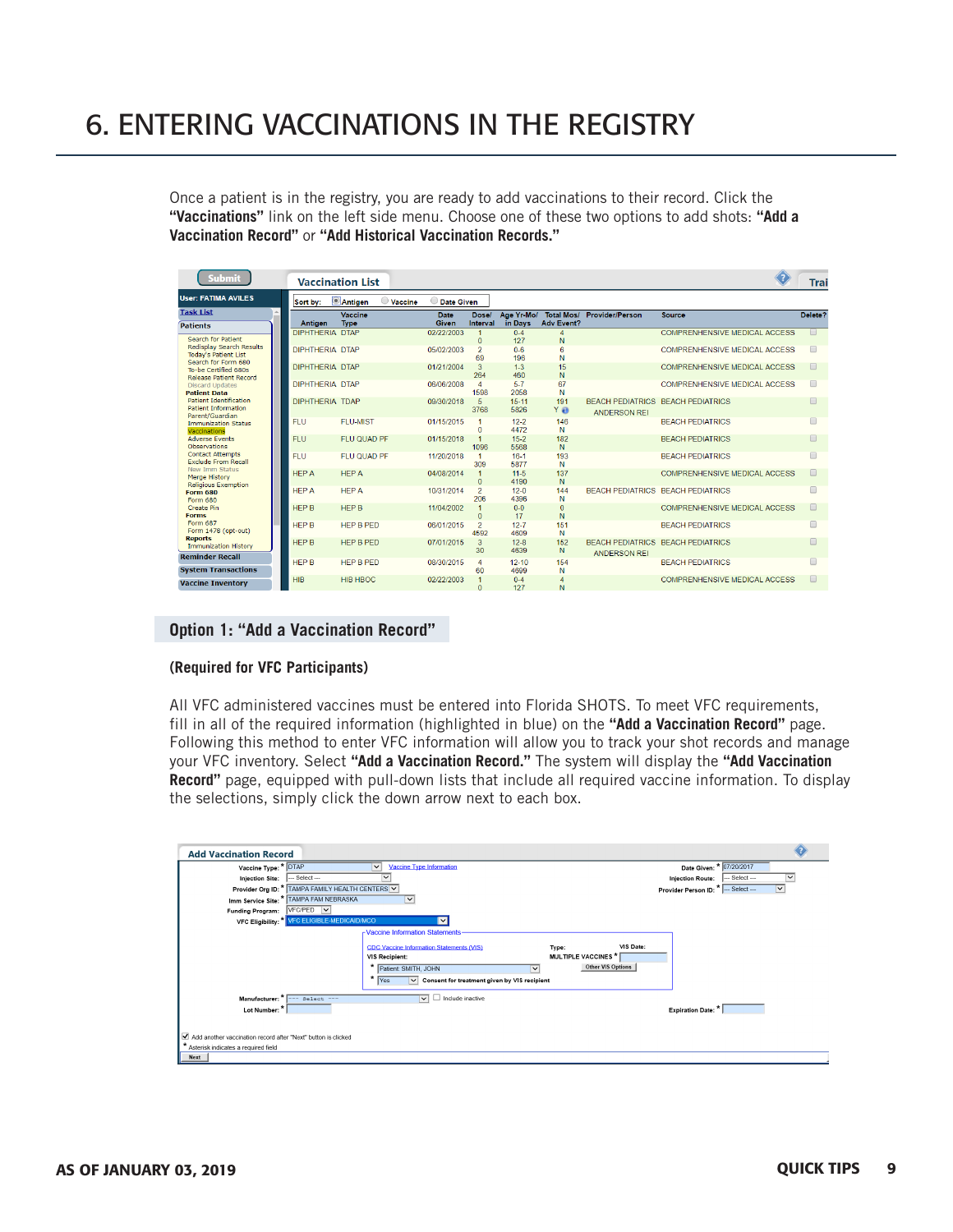- **Vaccine Type:** Enter the type of vaccine the patient received.
- **Date Given:** Enter the date, or if vaccine was given today, enter "T" and the current date will automatically populate.
- **VIS Date:** Enter the date of the Vaccine Information Statement provided for this vaccination. Some combination vaccines may require multiple VIS publication dates. If a single VIS statement exists for combination vaccines, you will see a button labeled "Other VIS Options," which allows you to use either the separate statements or the combined statement. To view current and historical VIS information, click on the "CDC Vaccine Information Statements (VIS)" link found above "VIS Recipient," or visit [http://www.cdc.gov/](http://www.cdc.gov/vaccines/hcp/vis/index.html) [vaccines/hcp/vis/index.html](http://www.cdc.gov/vaccines/hcp/vis/index.html).
- **VIS Recipient:** Select the person receiving the VIS statements for this patient. Mother, father, guardian and patient names will be available when they are already in the patient record. If **"Other"** is selected, you will enter the name of the person receiving the form, as well as that person's relationship to the patient. If the relationship is mother, father, or guardian and the name entered is different than what is already on record, the user will be given the option to replace the current information with the new. This information will be included on the Form DH687, Clinic Record Card, along with whether or not this person also gave consent for treatment.
- **Consent for Treatment Given by VIS Recipient:** When VIS information is recorded, this field is enabled and required. Leave the default value at **"Yes"** if the person receiving the VIS gave consent for treatment. If the person giving consent is not the same as the person receiving the statements, local policy on documentation of consent for treatment should be used. This information will be included on the Form DH687, Clinic Record Card, along with the name of the VIS recipient.
- **Injection Site:** This field records the specific place on the body where an immunization
- is administered.
- **Injection Route:** This field records the method used to administer the immunization. When Intranasal or Oral is selected, an **Injection Site** is not required.
- **Provider Org. ID:** The name of the organization administering the vaccination defaults to your practice. (If you are entering historical shots not administered at your practice, you must select **"Other"** from the drop-down menu.)
- **Provider Person ID:** This is a required field identifying the immunization provider who administered the vaccination at that facility.
- **Imm Service Site:** If your organization has multiple service sites, you may indicate which site administered the vaccination. If the vaccination being recorded is the most recent, and the service site selected differs from the service site on the **"Patient Information"** page, users will be asked whether or not to update the patient's service site.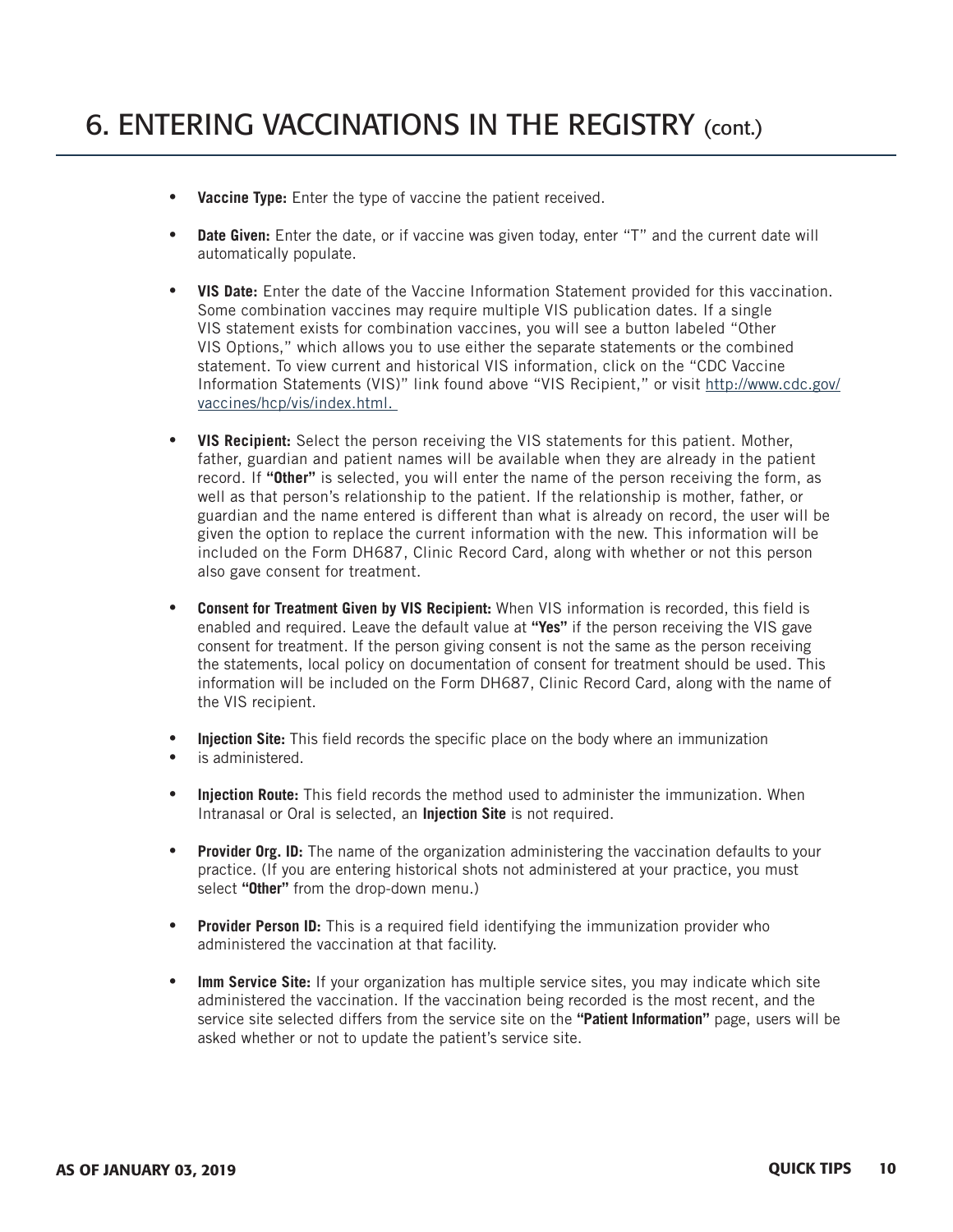## 6. ENTERING VACCINATIONS IN THE REGISTRY (cont.)

- **Funding Program:** If your organization, or any of its sites, participates in one of the VFC ordering efforts, you will see the **"Funding Program"** menu. If you are administering vaccine from one of the listed Funding Programs, select that effort from the drop down menu. If you are using privately purchased vaccine, leave this box marked as **"Select"** and continue with recording your vaccine.
- **VFC Eligibility:** This field will only be visible if a VFC PIN and start date are recorded for your organization by Florida SHOTS and a VFC ordering effort is selected from the **"Funding Program"** menu. Specify the patient's eligibility for receiving VFC vaccine as it applies to this vaccination.
- **Manufacturer, Lot Number & Expiration Date:** These are required when the vaccination is VFC eligible and the date given is within the last 30 days; otherwise, these fields are optional. If manufacturer is selected, lot number is required. The expiration date can only be entered once a manufacturer is selected.

### **Option 2: "Add Historical Vaccination Records"**

#### **(Recommended When Entering Historical Records for Patients Who Have Received Vaccines from Other Providers)**

We recommend that you use the option **"Add Historical Vaccination Records"** when you are entering shots for patients who've received vaccinations from other providers and those shots are not in the registry. The **"Historical Shots"** screen lets you simultaneously enter several shots. Select a vaccine type, and then enter the dates in which that vaccine type was given. Additionally, you can select a date and then input all vaccines given on that date.

| <b>Historical Shots</b> |                          |                |                         |                |              |                |                              |                |                         |                |                         |
|-------------------------|--------------------------|----------------|-------------------------|----------------|--------------|----------------|------------------------------|----------------|-------------------------|----------------|-------------------------|
| by Vaccine Type         |                          |                | Date Given 1            | Date Given 2   |              |                | Date Given 3                 |                | Date Given 4            |                | Date Given 5            |
| -Select-                | $\check{~}$              |                |                         |                |              |                |                              |                |                         |                |                         |
| -Select-                | $\checkmark$             |                |                         |                |              |                |                              |                |                         |                |                         |
| -Select-                | $\checkmark$             |                |                         |                |              |                |                              |                |                         |                |                         |
| -Select-                | $\overline{\phantom{0}}$ |                |                         |                |              |                |                              |                |                         |                |                         |
| -Select-                | $\checkmark$             |                |                         |                |              |                |                              |                |                         |                |                         |
| by Date Given           |                          | Vaccine Type 1 |                         | Vaccine Type 2 |              | Vaccine Type 3 |                              | Vaccine Type 4 |                         | Vaccine Type 5 |                         |
|                         |                          | --Select--     | $\overline{\mathbf{v}}$ | -Select--      | $\vee$       | -Select-       | $\overline{\mathbf{v}}$      | --Select--     | $\overline{\mathsf{v}}$ | -Select--      | $\checkmark$            |
|                         |                          | --Select--     | $\overline{\mathbf{v}}$ | -Select--      | $\checkmark$ | --Select--     | $\overline{\mathbf{v}}$<br>_ | --Select--     | $\checkmark$<br>-       | --Select--     | $\overline{\mathsf{v}}$ |
|                         |                          | --Select--     | $\checkmark$            | --Select--     | $\vee$       | --Select--     | $\checkmark$                 | --Select--     | $\checkmark$            | --Select--     | $\checkmark$            |
|                         |                          | --Select--     | $\checkmark$            | --Select--     | $\checkmark$ | --Select-      | $\checkmark$                 | --Select--     | $\checkmark$            | -Select--      | $\checkmark$            |
|                         |                          | --Select--     | $\overline{\mathbf{v}}$ | --Select--     | $\vee$       | $-$ Select $-$ | ⊻                            | --Select--     | $\overline{\mathsf{v}}$ | -Select--      | $\checkmark$            |
|                         | Vaccine Type Information |                |                         |                |              |                |                              |                |                         |                |                         |
| Cancel<br>Next          |                          |                |                         |                |              |                |                              |                |                         |                |                         |

By clicking on the checkboxes next to the **"Date Given"** fields, you are indicating that the shot was provided by your organization. **(Do not click the checkbox if your organization did not give this particular shot).** Once you've entered all historical shots for a patient, or all fields have been filled on the page, click **"Next"** and you will be returned to the **"Vaccination List"** screen where you must click **"Submit"** or **"New Imm Status"** to evaluate and save the vaccinations.

If your organization is not listed as the patient's Current Immunization Provider (CIP), while the record is being saved, you will be asked if your organization should become the CIP. If your practice is, in fact, taking over as the immunization provider for this patient, click **"OK"**. If you do not wish to be the CIP, click **"Cancel".**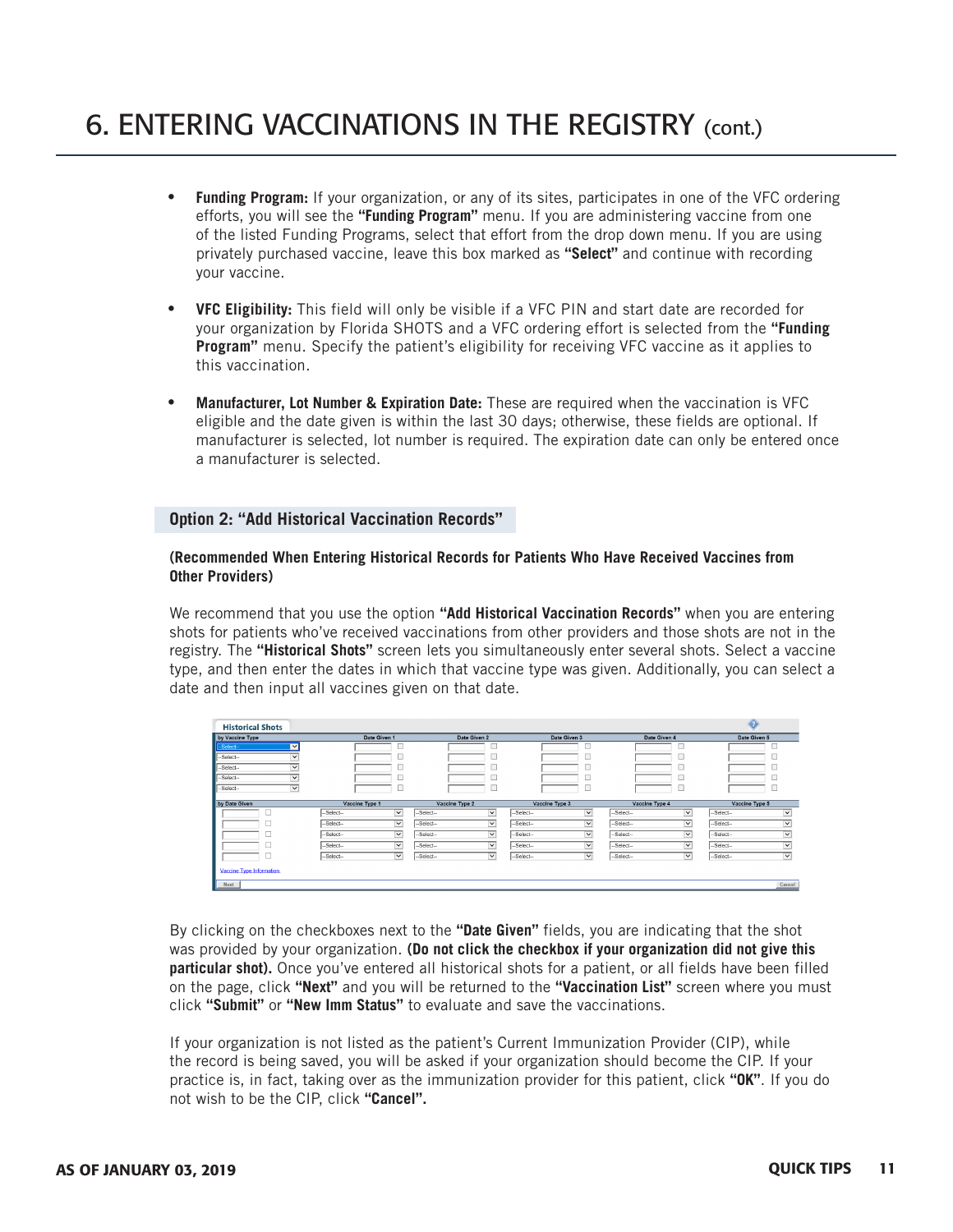### 7. DH FORM 680

### **Printing 680s**

Use the **"Form 680"** option located in the menu on the left to view and print the D.H. Form 680. Once this link is clicked, the Florida Certification of Immunization selection criteria screen appears. You must first choose the **"Type(s)"** of Form 680 to generate based on the patient's immunizations and the requirements. Next, select your location from the dropdown menu for IMM Service Site, along with the parent or guardian's name that will appear on the Form 680.

You have the option to print the Florida Certificate of Immunization, DH Form 680. Once this link is clicked, the Form 680 selection criteria appears.

|                                     | Please Select the Type(s) of Florida Certificate of Immunization: |              |                                |  |
|-------------------------------------|-------------------------------------------------------------------|--------------|--------------------------------|--|
|                                     | Part A (K-12 Requirements, Excluding 7th Grade, DOE Code 1)       |              |                                |  |
|                                     | Part A (7th Grade Requirements Only, DOE Code 8)                  |              |                                |  |
|                                     | Part-B (Temporary Medical Exemption) Expiration Date:             |              |                                |  |
|                                     | Part-C (Permanent Medical Exemption)                              |              |                                |  |
|                                     | IMM Service Site:*   TAMPA FAM NEBRASKA                           | $\checkmark$ |                                |  |
|                                     | Please choose the parent/quardian name to show on the form:       |              |                                |  |
|                                     |                                                                   | Last Name    | <b>First Name</b>              |  |
| Mother                              | Parent/Guardian Name: * SMITH                                     |              | PAMELA                         |  |
|                                     | - If creating a Certified (e-signed) Form 680: -                  |              |                                |  |
| Show all certifiers                 |                                                                   |              |                                |  |
|                                     | Physician or Authorized Signature: --- Select---                  | $\checkmark$ |                                |  |
|                                     |                                                                   |              | <b>Create Current Form 680</b> |  |
| Asterisk indicates a required field |                                                                   |              |                                |  |
|                                     |                                                                   |              |                                |  |
| -Certified (e-signed) 680s-         |                                                                   |              |                                |  |

#### **Electronically Certifying a Form 680**

You may also create an electronically certified DH Form 680, if authorized by your Local Org Administrator. If you have this permission, select the appropriate name from the **"Physician or Authorized Signature"** drop-down list. The **"Create Current Form 680"** button will now appear as **"Create Certified (e-signed) Form 680."** Click on it to proceed. Please note that the system will default to **"Create a Parent PIN"** to allow parents to access the Certified 680 from a personal computer. If you do not wish to issue a PIN, please uncheck the box. You may also choose to do this at a later time for the patient/parent by selecting **"Create PIN"** from the menu.

The DH Form 680 will appear. To complete the certification, scroll to the bottom of the screen where you can choose to certify and print the form, or certify the form only:

- **"Certify (e-sign) & Print"**
- **"Certify (e-sign) Only"**

| Certificate of Immunization for K-12<br>PART A DOE Code 1: Immunizations are complete K-12 (Excluding 7 <sup>th</sup> grade/middle school requirements)<br>I have reviewed the records available, and to the best of my knowledoe, the above named child has been adequately immunized for school attendance as documented above. |                                  |                       |
|-----------------------------------------------------------------------------------------------------------------------------------------------------------------------------------------------------------------------------------------------------------------------------------------------------------------------------------|----------------------------------|-----------------------|
| <b>Physician or Clinic Name:</b>                                                                                                                                                                                                                                                                                                  | Physician or                     |                       |
| TAMPA FAM NEBRASKA                                                                                                                                                                                                                                                                                                                | <b>Authorized Signature:</b>     | PATRICIA JONES        |
| 8108 N NEBRASKA AVE.                                                                                                                                                                                                                                                                                                              | <b>Electronic Certification:</b> | <b>TBD</b>            |
| <b>TAMPA, FL 33604</b>                                                                                                                                                                                                                                                                                                            | Date:                            | 07/20/2017            |
| (813) 866-0950 x327                                                                                                                                                                                                                                                                                                               |                                  |                       |
|                                                                                                                                                                                                                                                                                                                                   |                                  |                       |
| DH 680 7/10                                                                                                                                                                                                                                                                                                                       |                                  |                       |
| Certify (e-sign) & Print                                                                                                                                                                                                                                                                                                          |                                  | Certify (e-sign) Only |